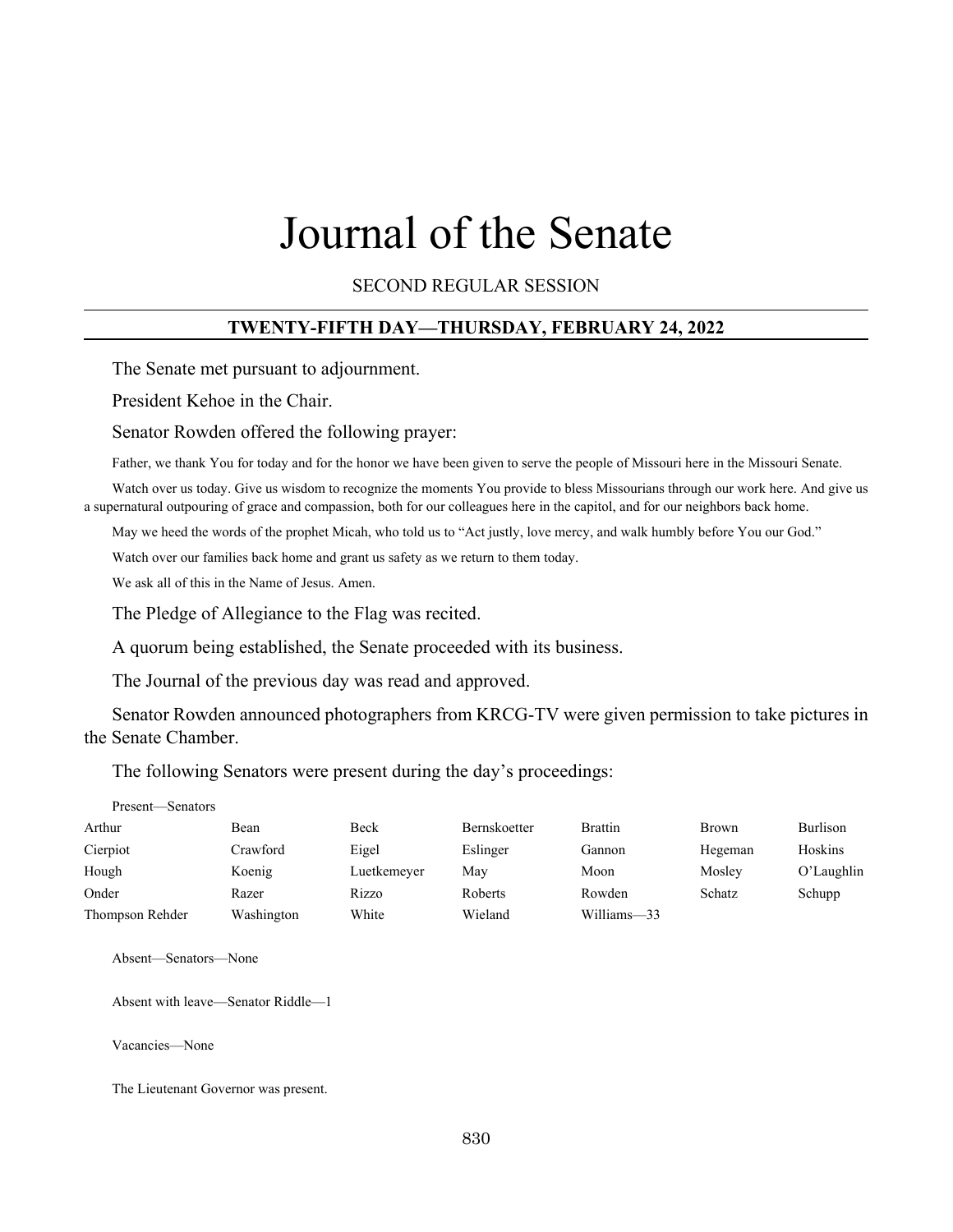Senator Eslinger assumed the Chair.

The Senate observed a moment of silence for the invasion of Ukraine.

## **INTRODUCTION OF BILLS**

The following Bills were read the 1st time and ordered printed:

**SB 1178**—By White and Cierpiot.

An Act to repeal sections 338.270 and 338.337, RSMo, and to enact in lieu thereof three new sections relating to abortion, with penalty provisions.

**SB 1179**—By Hough.

An Act to repeal section 208.798, RSMo, and to enact in lieu thereof one new section relating to the Missouri Rx plan.

**SB 1180**—By Hough.

An Act to repeal section 376.427, RSMo, and to enact in lieu thereof one new section relating to prepaid dental plans.

**SB 1181**—By Luetkemeyer.

An Act to amend chapter 143, RSMo, by adding thereto one new section relating to an income tax deduction for certain law enforcement officers.

**SB 1182**—By Gannon.

An Act to repeal sections 192.2405 and 210.115, RSMo, and to enact in lieu thereof six new sections relating to reporting of abuse and neglect, with penalty provisions.

**SB 1183**—By Gannon.

An Act to repeal sections 260.225, 260.273, 260.325, and 260.335, RSMo, and to enact in lieu thereof four new sections relating to solid waste management.

**SB 1184**—By Thompson Rehder.

An Act to amend chapter 160, RSMo, by adding thereto one new section relating to public school curriculum and instruction.

**SB 1185**—By Thompson Rehder.

An Act to amend chapter 9, RSMo, by adding thereto one new section relating to Rush Limbaugh day.

**SB 1186**––By Thompson Rehder.

An Act to amend chapter 227, RSMo, by adding thereto one new section relating to the designation of memorial infrastructure.

**SB 1187**––By Thompson Rehder.

An Act to repeal section 32.300, RSMo, and to enact in lieu thereof one new section relating to remote systems for the performance of transportation functions by the department of revenue.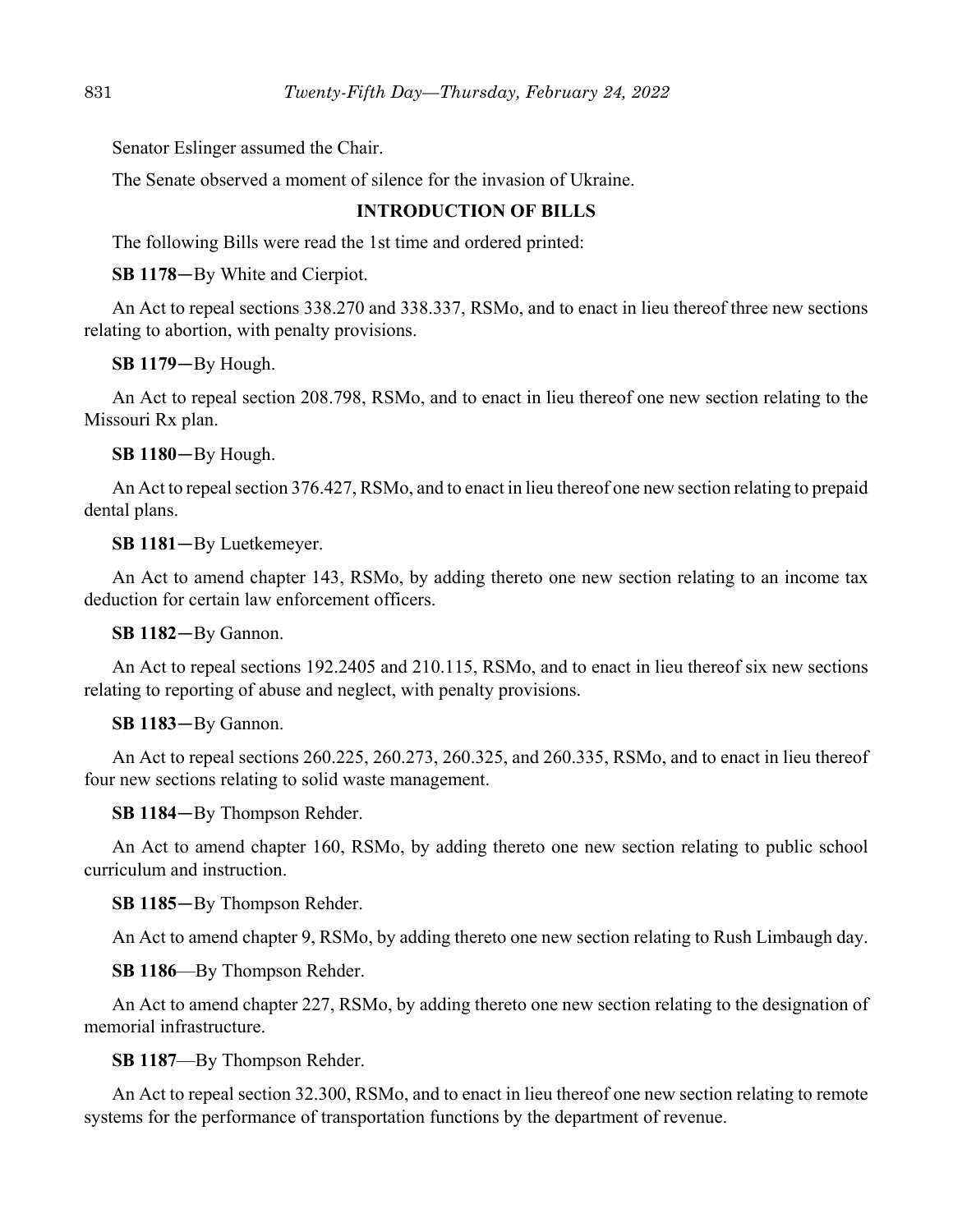**SB 1188**––By Beck and Gannon.

An Act to repeal sections 287.120, 287.240, and 537.610, RSMo, and to enact in lieu thereof three new sections relating to liability of employers.

**SB 1189**––By Cierpiot.

An Act to amend chapter 163, RSMo, by adding thereto one new section relating to residency of children in state custody.

**SB 1190**––By Roberts.

An Act to repeal sections 59.310, 92.720, 92.740, 92.750, 92.760, 92.765, 92.770, 92.775, 92.810, 92.815, 92.825, 92.835, 92.840, 92.852, 92.855, and 442.130, RSMo, and to enact in lieu thereof seventeen new sections relating to property regulations in certain cities and counties, with penalty provisions.

**SB 1191**––By Crawford.

An Act to repeal sections 50.815 and 50.820, RSMo, and to enact in lieu thereof two new sections relating to county financial statements.

**SB 1192**––By Crawford.

An Act to repeal section 208.030, RSMo, and to enact in lieu thereof one new section relating to supplemental welfare assistance.

**SB 1193**––By Washington.

An Act to amend chapter 135, RSMo, by adding thereto one new section relating to electric vehicle tax credits.

**SB 1194**––By Washington.

An Act to repeal sections 115.158 and 115.221, RSMo, and to enact in lieu thereof two new sections relating to voter registration, with an existing penalty provision.

**SB 1195**––By Washington.

An Act to repeal sections 620.484, 620.490, 620.511, 620.512, and 620.513, RSMo, and to enact in lieu thereof six new sections relating to the department of higher education and workforce development.

**SB 1196**––By Washington.

An Act to amend chapter 135, RSMo, by adding thereto one new section relating to a tax credit for providing services to homeless persons.

Senator Hough assumed the Chair.

## **MESSAGES FROM THE HOUSE**

The following message was received from the House of Representatives through its Chief Clerk:

Mr. President: I am instructed by the House of Representatives to inform the Senate that the House has taken up and adopted **SS** for **SCS** for **HCS** for **HB 3014** and has taken up and passed **SS** for **SCS** for **HCS** for **HB 3014**.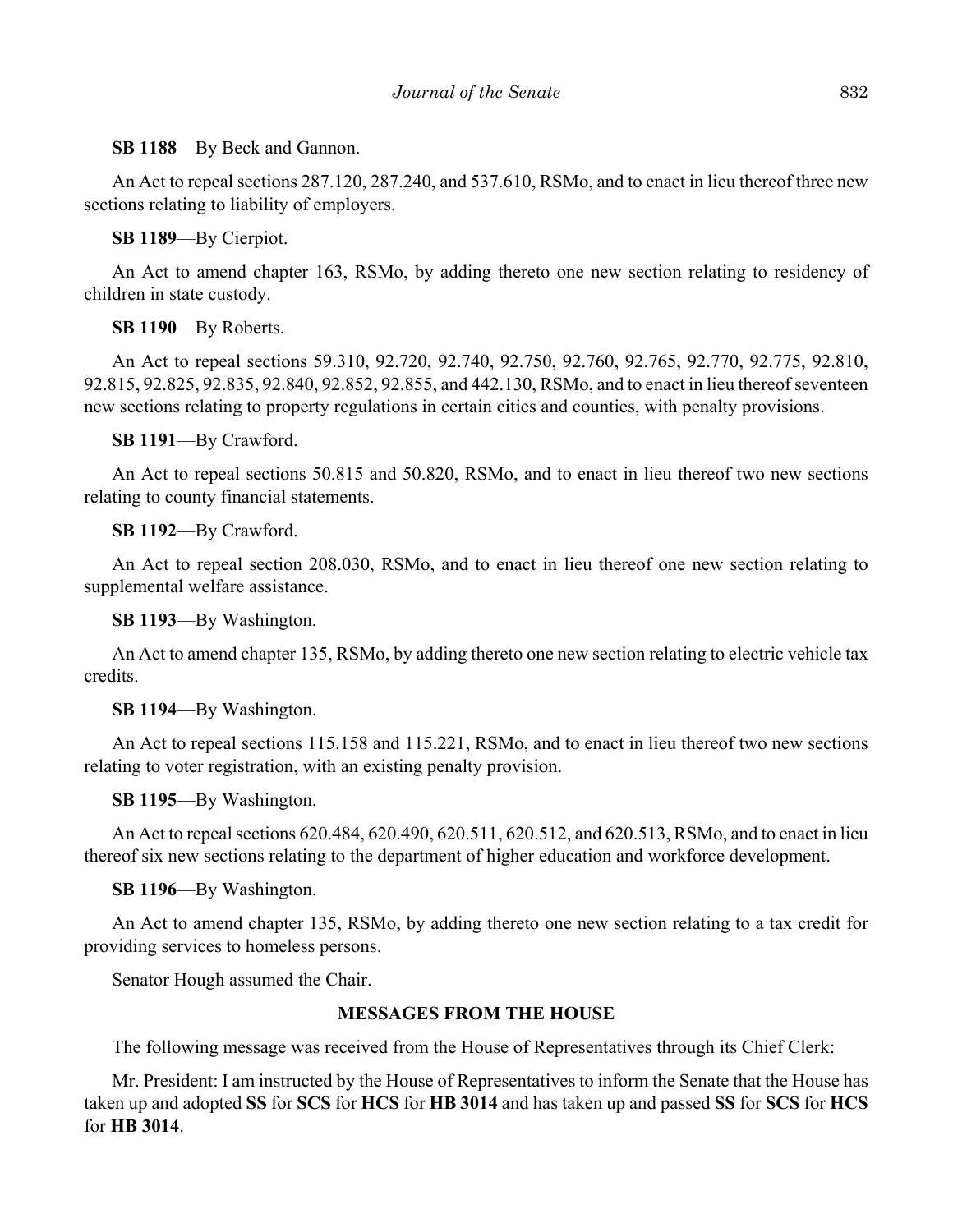#### **MESSAGES FROM THE GOVERNOR**

The following messages were received from the Governor, reading of which was waived:

**GOVERNOR** 

STATE OF MISSOURI

February 24, 2022

To the Senate of the 101st General Assembly of the State of Missouri:

I have the honor to transmit to you herewith for your advice and consent the following appointment:

Jim C. Arnott, 5121 South River Road, Springfield, Greene County, Missouri 65804, as a member of the Peace Officer Standards and Training Commission, for a term ending October 3, 2023, and until his successor is duly appointed and qualified; vice, Dwight Diehl, resigned.

Respectfully submitted,

Michael L. Parson

Governor

Also,

#### GOVERNOR

#### STATE OF MISSOURI

#### February 24, 2022

To the Senate of the 101st General Assembly of the State of Missouri:

I have the honor to transmit to you herewith for your advice and consent the following appointment:

Michael A. Wiegand, 17020 Elm Trail Drive, Eureka, Saint Louis County, Missouri 63025, as a member of the Peace Officer Standards and Training Commission, for a term ending October 3, 2024, and until his successor is duly appointed and qualified; vice, Charles A. (Drew) Juden, resigned.

Respectfully submitted,

Michael L. Parson

Governor

President Pro Tem Schatz referred the above appointments to the Committee on Gubernatorial Appointments.

President Pro Tem Schatz assumed the Chair.

#### **REPORTS OF STANDING COMMITTEE**S

Senator Onder, Chairman of the Committee on Health and Pensions, submitted the following report:

Mr. President: Your Committee on Health and Pensions, to which was referred **SB 655**, begs leave to report that it has considered the same and recommends that the bill do pass.

Senator Hoskins, Chairman of the Committee on Economic Development, submitted the following report:

Mr. President: Your Committee on Economic Development, to which was referred **SB 732**, begs leave to report that it has considered the same and recommends that the Senate Committee Substitute, hereto attached, do pass.

Senator Crawford, Chairman of the Committee on Local Government and Elections, submitted the following report:

Mr. President: Your Committee on Local Government and Elections, to which was referred **SB 845**, begs leave to report that it has considered the same and recommends that the bill do pass and be placed on the Consent Calendar.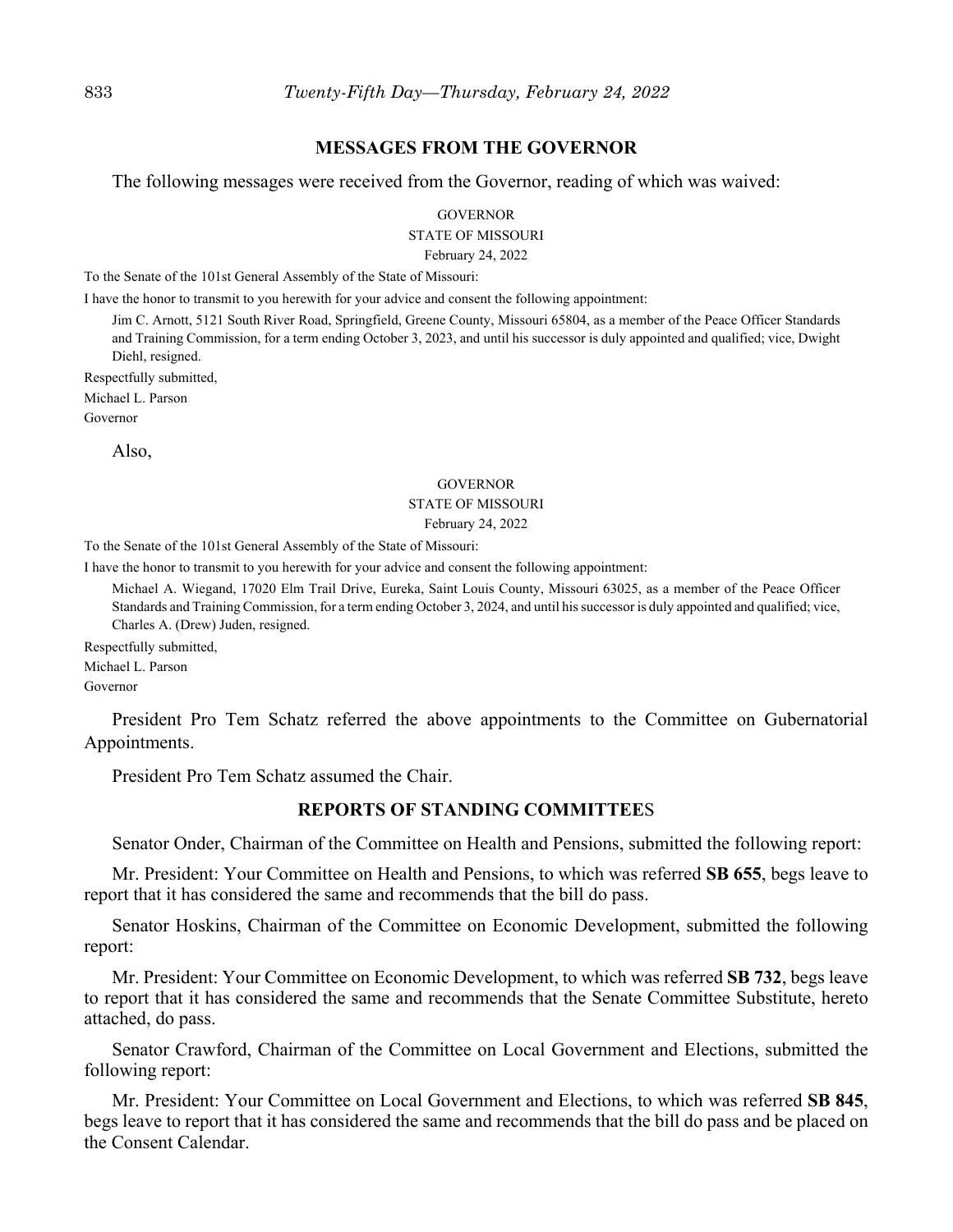Senator Cierpiot, Chairman of the Committee on Commerce, Consumer Protection, Energy and the Environment, submitted the following reports:

Mr. President: Your Committee on Commerce, Consumer Protection, Energy and the Environment, to which was referred **SB 745**, begs leave to report that it has considered the same and recommends that the Senate Committee Substitute, hereto attached, do pass.

Also,

Mr. President: Your Committee on Commerce, Consumer Protection, Energy and the Environment, to which was referred **SB 820**, begs leave to report that it has considered the same and recommends that the bill do pass.

Senator White, Chairman of the Committee on Seniors, Families, Veterans and Military Affairs, submitted the following report:

Mr. President: Your Committee on Seniors, Families, Veterans and Military Affairs, to which was referred **SB 823**, begs leave to report that it has considered the same and recommends that the bill do pass.

Senator Hough, Chairman of the Committee on Governmental Accountability and Fiscal Oversight, submitted the following reports:

Mr. President: Your Committee on Governmental Accountability and Fiscal Oversight, to which were referred **SS** for **SJR 33** and **SS** for **SCS** for **SB 672**, begs leave to report that it has considered the same and recommends that the bill and resolution do pass.

Senator Brown, Chairman of the Committee on Transportation, Infrastructure and Public Safety, submitted the following report:

Mr. President: Your Committee on Transportation, Infrastructure and Public Safety, to which was referred **SB 762**, begs leave to report that it has considered the same and recommends that the bill do pass.

Senator Luetkemeyer, Chairman of the Committee on the Judiciary and Civil and Criminal Jurisprudence, submitted the following reports:

Mr. President: Your Committee on the Judiciary and Civil and Criminal Jurisprudence, to which was referred **SB 850**, begs leave to report that it has considered the same and recommends that the Senate Committee Substitute, hereto attached, do pass.

Also,

Mr. President: Your Committee on the Judiciary and Civil and Criminal Jurisprudence, to which was referred **SB 664**, begs leave to report that it has considered the same and recommends that the bill do pass.

Also,

Mr. President: Your Committee on the Judiciary and Civil and Criminal Jurisprudence, to which was referred **SB 775**, **SB 751**, and **SB 640**, begs leave to report that it has considered the same and recommends that the Senate Committee Substitute, hereto attached, do pass.

Also,

Mr. President: Your Committee on the Judiciary and Civil and Criminal Jurisprudence, to which was referred **SB 799**, begs leave to report that it has considered the same and recommends that the Senate Committee Substitute, hereto attached, do pass.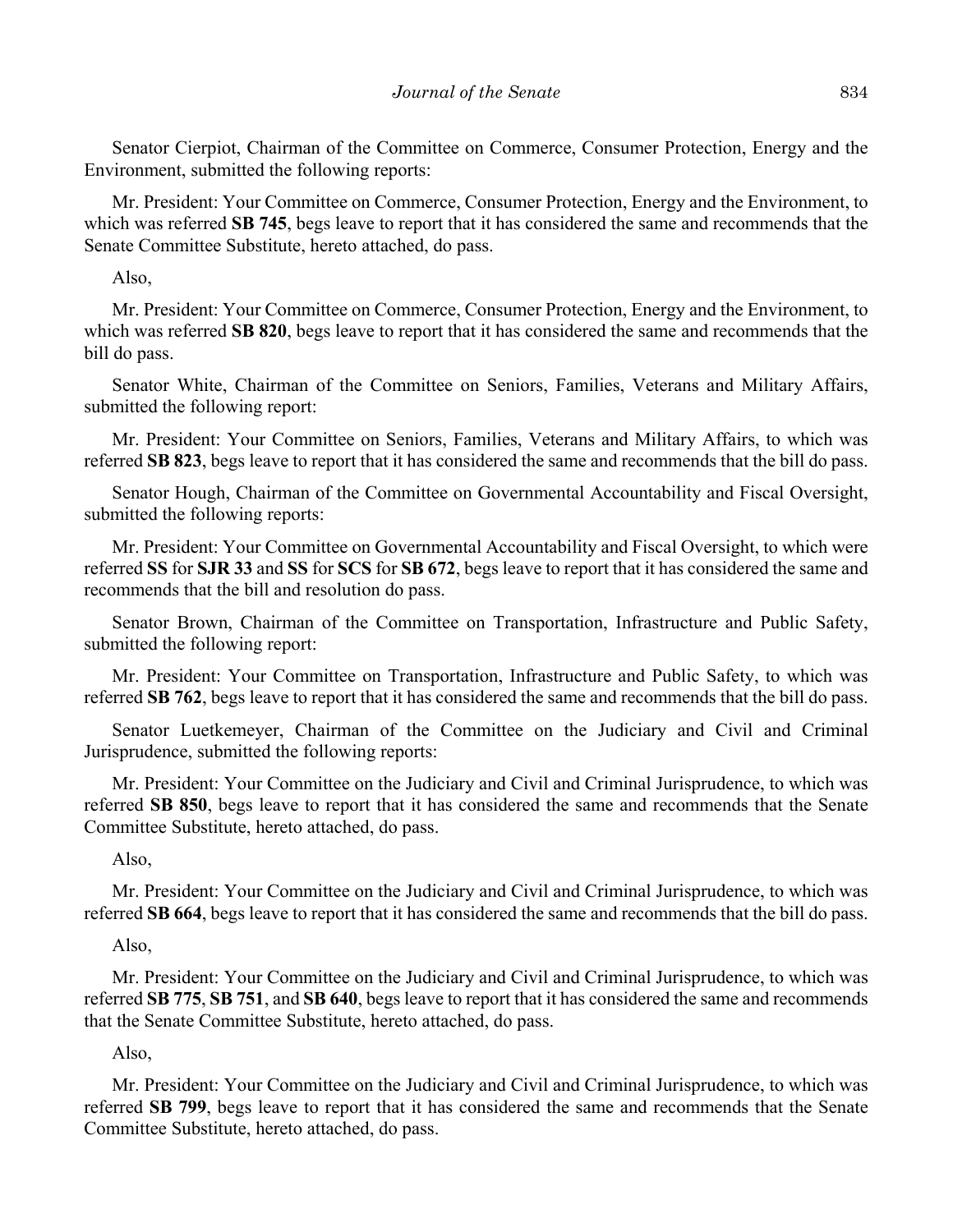#### **THIRD READING OF SENATE BILLS**

**SS** for **SJR 33**, introduced by Senator Koenig, entitled:

# SENATE SUBSTITUTE FOR SENATE JOINT RESOLUTION NO. 33

Joint Resolution submitting to the qualified voters of Missouri, an amendment repealing sections 4(d) and 26 of article X of the Constitution of Missouri, and adopting two new sections in lieu thereof relating to taxation.

Was taken up.

On motion of Senator Koenig, **SS** for **SJR 33** was read the 3rd time and passed by the following vote:

| YEAS-Senators             |                       |              |                |              |                 |          |
|---------------------------|-----------------------|--------------|----------------|--------------|-----------------|----------|
| Bean                      | Beck                  | Bernskoetter | <b>Brattin</b> | <b>Brown</b> | Burlison        | Cierpiot |
| Crawford                  | Eigel                 | Eslinger     | Gannon         | Hegeman      | Hoskins         | Hough    |
| Koenig                    | Luetkemeyer           | May          | Moon           | Mosley       | O'Laughlin      | Onder    |
| Razer                     | Rizzo                 | Roberts      | Rowden         | Schatz       | Thompson Rehder | White    |
| Wieland                   | Williams-30           |              |                |              |                 |          |
|                           | NAYS—Senator Schupp—1 |              |                |              |                 |          |
| Absent—Senators<br>Arthur | Washington-2          |              |                |              |                 |          |

Absent with leave—Senator Riddle—1

Vacancies—None

The President declared the bill passed.

On motion of Senator Koenig, title to the bill was agreed to.

Senator Koenig moved that the vote by which the bill passed be reconsidered.

Senator Rowden moved that motion lay on the table, which motion prevailed.

**SS** for **SCS** for **SB 672**, introduced by Senator Hough, entitled:

# SENATE SUBSTITUTE FOR SENATE COMMITTEE SUBSTITUTE FOR SENATE BILL NO. 672

An Act to repeal sections 173.2553 and 173.2554, RSMo, and to enact in lieu thereof three new sections relating to workforce development.

Was taken up.

President Kehoe assumed the Chair.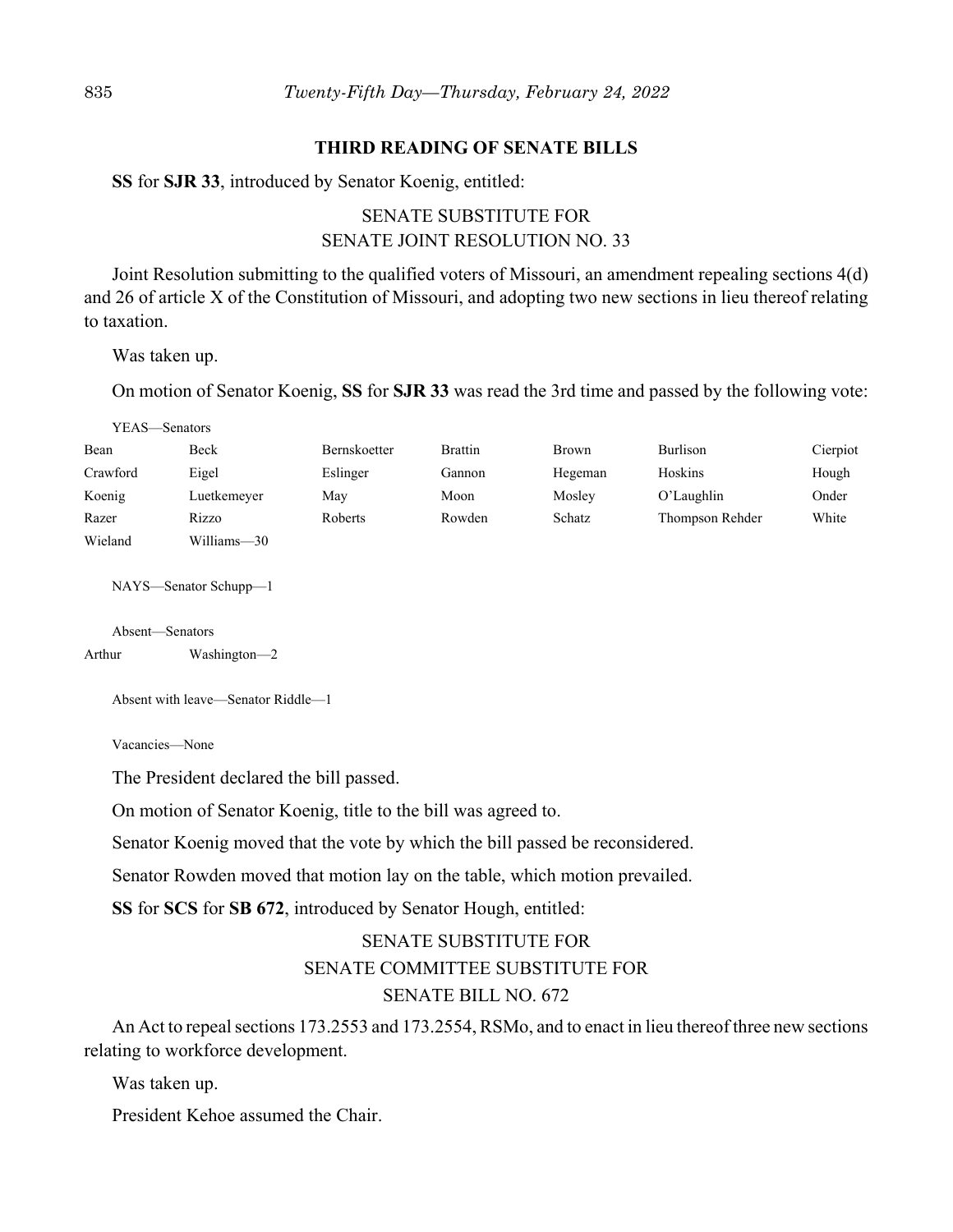On motion of Senator Hough, **SS** for **SCS** for **SB 672** was read the 3rd time and passed by the following vote:

| YEAS—Senators     |          |                     |             |          |          |               |
|-------------------|----------|---------------------|-------------|----------|----------|---------------|
| Bean              | Beck     | <b>Bernskoetter</b> | Brown       | Cierpiot | Crawford | Eslinger      |
| Gannon            | Hegeman  | Hough               | Luetkemeyer | May      | Mosley   | $O'$ Laughlin |
| Razer             | Rizzo    | Roberts             | Rowden      | Schatz   | Schupp   | Washington    |
| White             | Wieland  | Williams-24         |             |          |          |               |
| NAYS-Senators     |          |                     |             |          |          |               |
| <b>Brattin</b>    | Burlison | Eigel               | Hoskins     | Koenig   | Moon     | Onder         |
| Thompson Rehder-8 |          |                     |             |          |          |               |

Absent—Senator Arthur—1

Absent with leave—Senator Riddle—1

Vacancies—None

The President declared the bill passed.

On motion of Senator Hough, title to the bill was agreed to.

Senator Hough moved that the vote by which the bill passed be reconsidered.

Senator Rowden moved that motion lay on the table, which motion prevailed.

## **REFERRALS**

President Pro Tem Schatz referred **SCR 34** to the Committee on Rules, Joint Rules, Resolutions and Ethics.

## **SECOND READING OF CONCURRENT RESOLUTIONS**

The following Concurrent Resolution was read the 2nd time and referred to the Committee indicated:

**SCR 35**––Rules, Joint Rules, Resolutions and Ethics.

## **SECOND READING OF SENATE BILLS**

The following Bills were read the 2nd time and referred to the Committees indicated:

**SB 956**—Governmental Accountability and Fiscal Oversight.

**SB 957**––Education.

**SB 958**––Education.

**SB 959**––Insurance and Banking.

**SB 960**––Economic Development.

**SB 961**––Economic Development.

**SB 962**––Transportation, Infrastructure and Public Safety.

**SB 963**––Insurance and Banking.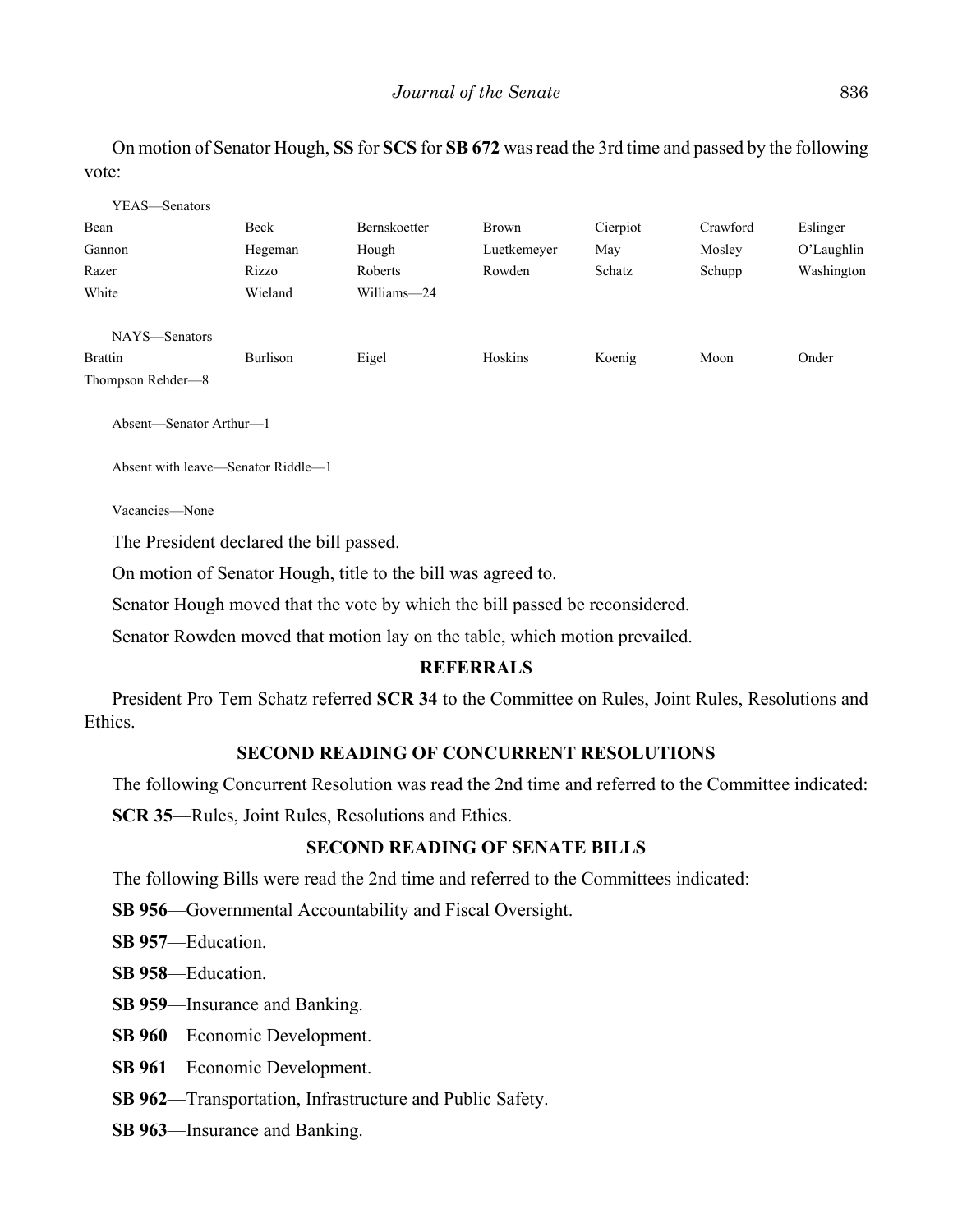- **SB 964**––Judiciary and Civil and Criminal Jurisprudence.
- **SB 965—Health and Pensions.**
- **SB 966—Local Government and Elections.**
- **SB 967**––Transportation, Infrastructure and Public Safety.
- **SB 968**––Small Business and Industry.
- **SB 969—Commerce, Consumer Protection, Energy and the Environment.**
- **SB 970**––Transportation, Infrastructure and Public Safety.
- **SB 971**––Transportation, Infrastructure and Public Safety.
- **SB 972**––Transportation, Infrastructure and Public Safety.
- **SB 973**––Health and Pensions.
- **SB 974**––Insurance and Banking.
- **SB 975**––Judiciary and Civil and Criminal Jurisprudence.
- **SB 976—Local Government and Elections.**
- **SB 977**––Education.
- **SB 978**––Professional Registration.
- **SB 979**––Agriculture, Food Production and Outdoor Resources.
- **SB 980**––Agriculture, Food Production and Outdoor Resources.
- **SB 981**––Commerce, Consumer Protection, Energy and the Environment.
- **SB 982**––Seniors, Families, Veterans & Military Affairs.
- **SB 983**––Progress and Development.
- **SB 984**––Agriculture, Food Production and Outdoor Resources.
- **SB 985**––Governmental Accountability and Fiscal Oversight.
- **SB 986**––Agriculture, Food Production and Outdoor Resources.
- **SB 987––Governmental Accountability and Fiscal Oversight.**
- **SB 988**––Education.
- **SB 989**––Commerce, Consumer Protection, Energy and the Environment.
- **SB 990**––Commerce, Consumer Protection, Energy and the Environment.
- **SB 991**––Professional Registration.
- **SB 992**––Judiciary and Civil and Criminal Jurisprudence.
- **SB 993**––Professional Registration.
- **SB 994**––Progress and Development.
- **SB 995**––Judiciary and Civil and Criminal Jurisprudence.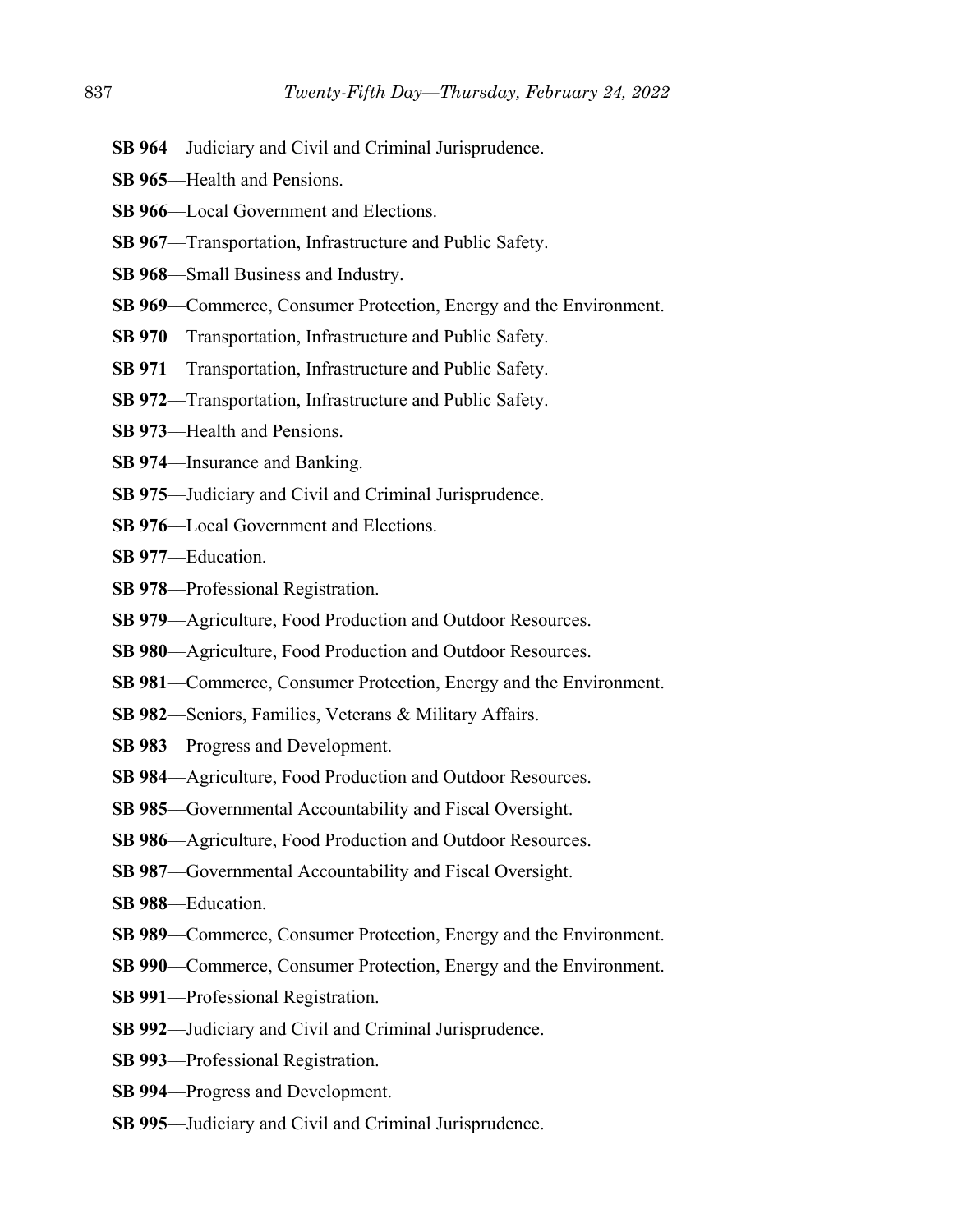**SB 996**—Governmental Accountability and Fiscal Oversight.

**SB 997**—Governmental Accountability and Fiscal Oversight.

**SB 999**––Education.

**SB 1000**––Health and Pensions.

**SB 1001**––Professional Registration.

**SB 1002**—Professional Registration.

**SB 1003—Commerce, Consumer Protection, Energy and the Environment.** 

**SB 1004**––Professional Registration.

On motion of Senator Rowden, the Senate recessed until 11:45 a.m.

#### **RECESS**

The time of recess having expired, the Senate was called to order by Senator Schatz.

#### **MESSAGES FROM THE HOUSE**

The following messages were received from the House of Representatives through its Chief Clerk:

Mr. President: I am instructed by the House of Representatives to inform the Senate that the House has taken up and passed **HCS** for **HJR 117**, entitled:

Joint Resolution submitting to the qualified voters of Missouri an amendment repealing Section 36(c) of Article IV of the Constitution of Missouri, and adopting four new sections in lieu thereof relating to MO HealthNet.

In which the concurrence of the Senate is respectfully requested.

Read 1st time.

Also,

Mr. President: I am instructed by the House of Representatives to inform the Senate that the House has taken up and adopted **HCR 74**.

#### HOUSE CONCURRENT RESOLUTION NO. 74

BE IT RESOLVED, by the House of Representatives of the One Hundred First General Assembly, Second Regular Session, of the State of Missouri, the Senate concurring therein, that the House of Representatives and the Senate convene in Joint Session in the Hall of the House of Representatives at 10:15 a.m., Tuesday, March 8, 2022, to receive a message from the Honorable Paul C. Wilson, Chief Justice of the Supreme Court of the State of Missouri; and

BE IT FURTHER RESOLVED that a committee of ten (10) members from the House of Representatives be appointed by the Speaker to act with a committee of ten (10) members from the Senate, appointed by the President Pro Tempore, to wait upon the Chief Justice of the Supreme Court of the State of Missouri and inform His Honor that the House of Representatives and the Senate of the One Hundred First General Assembly, Second Regular Session, are now organized and ready for business and to receive any message or communication that His Honor may desire to submit, and that the Chief Clerk of the House of Representatives be directed to inform the Senate of the adoption of this resolution.

In which the concurrence of the Senate is respectfully requested.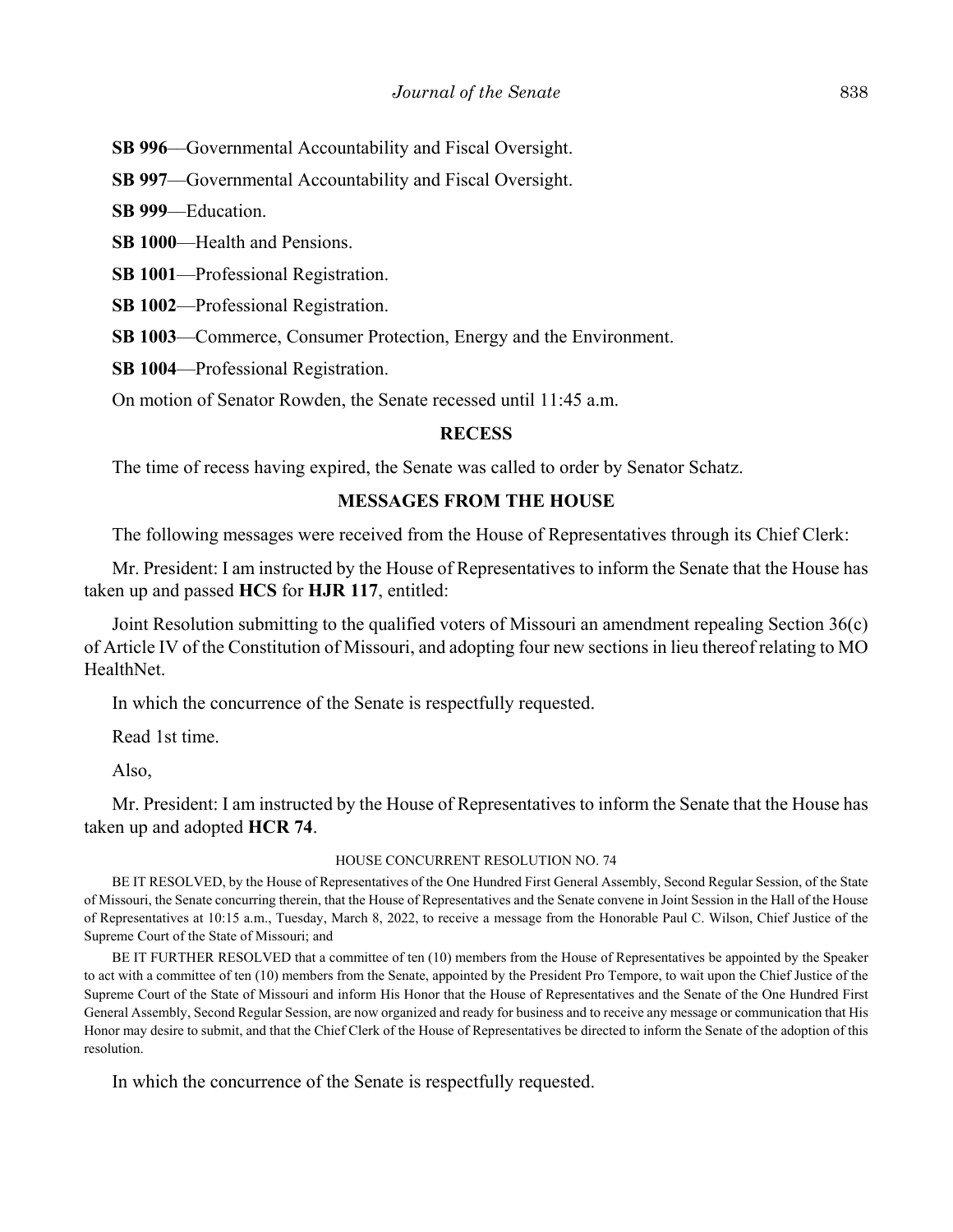#### **SIGNING OF BILLS**

The President Pro Tem Schatz announced that all other business would be suspended and **SS** for **SCS** for **HCS** for **HB 3014**, having passed both branches of the General Assembly, would be read at length by the Secretary, and if no objections be made, the bill would be signed by the President Pro Tem to the end that it may become law. No objections being made, the bill was so read by the Secretary and signed by the President Pro Tem.

#### **RESOLUTIONS**

Senator Bean offered Senate Resolution No. 581, regarding the Stoddard County Gospel Mission, which was adopted.

Senator Bean offered Senate Resolution No. 582, regarding Brenda Mason, Dexter, which was adopted.

## **INTRODUCTION OF GUESTS**

Senator Cierpiot introduced to the Senate, Annalynn Denise Jones, Jefferson City.

Senator Hoskins introduced to the Senate, Edie Bauer, Loose Creek.

Senator Thompson Rehder introduced to the Senate, Kaitlyn Schallhorn, Jefferson City.

On motion of Senator Rowden, the Senate adjourned until 4:00 p.m., Monday, February 28, 2022.

#### SENATE CALENDAR

#### TWENTY-SIXTH DAY–MONDAY, FEBRUARY 28, 2022

#### FORMAL CALENDAR

#### SECOND READING OF SENATE BILLS

SB 1005-Bernskoetter SB 1006-Bernskoetter SB 1007-Eigel SB 1008-O'Laughlin SB 1009-O'Laughlin SB 1010-O'Laughlin SB 1011-O'Laughlin SB 1012-Eigel SB 1013-Roberts

SB 1014-Cierpiot SB 1015-Hough SB 1016-Roberts SB 1017-Bernskoetter SB 1018-Bernskoetter SB 1019-Bernskoetter SB 1020-Brown SB 1021-Brown SB 1022-Brown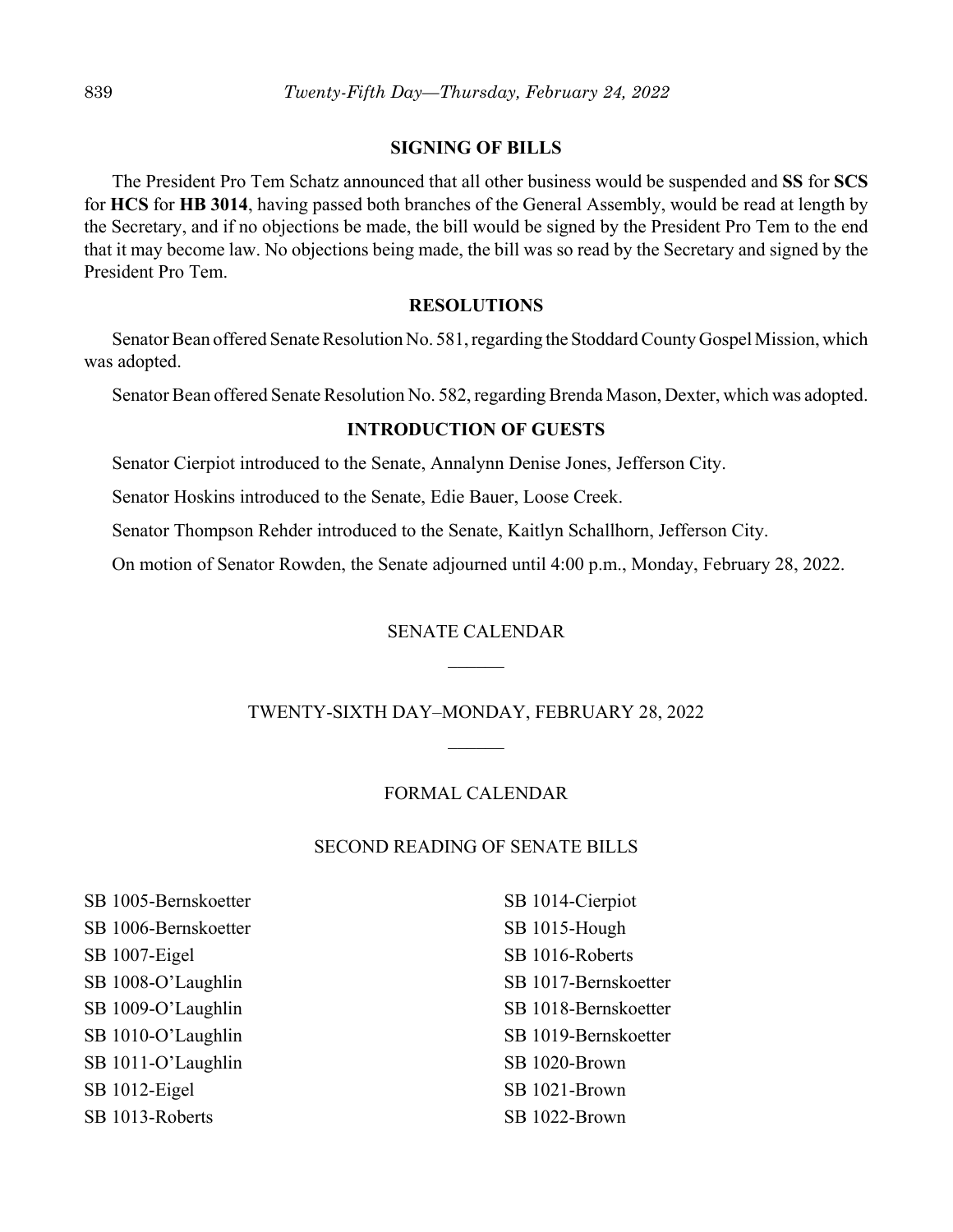| SB 1023-Gannon          | SB 1061-Luetkemeyer |
|-------------------------|---------------------|
| SB 1024-Gannon          | SB 1062-Crawford    |
| SB 1025-Bernskoetter    | SB 1063-Crawford    |
| SB 1026-Brown           | SB 1064-Cierpiot    |
| SB 1027-Moon            | SB 1065-Hoskins     |
| SB 1028-Moon            | SB 1066-Hoskins     |
| SB 1029-White           | SB 1067-Hoskins     |
| SB 1030-Bean            | SB 1068-Hoskins     |
| SB 1031-Beck            | SB 1069-Hoskins     |
| SB 1032-Hegeman         | SB 1070-Brown       |
| SB 1033-Rizzo           | SB 1071-Razer       |
| SB 1034-Eigel           | SB 1072-Eslinger    |
| SB 1035-Moon            | SB 1073-Burlison    |
| SB 1036-Moon            | SB 1074-Hegeman     |
| SB 1037-Thompson Rehder | SB 1075-Schupp      |
| SB 1038-Brown           | SB 1076-Arthur      |
| SB 1039-Arthur          | SB 1077-Eslinger    |
| SB 1040-Burlison        | SB 1078-Razer       |
| SB 1041-Razer           | SB 1079-Roberts     |
| SB 1042-Crawford        | SB 1080-Bean        |
| SB 1043-Gannon          | SB 1081-Hegeman     |
| SB 1044-Koenig          | SB 1082-Rowden      |
| SB 1045-Schupp          | SB 1083-Arthur      |
| SB 1046-Hegeman         | SB 1084-Arthur      |
| SB 1047-Brattin         | SB 1085-Razer       |
| SB 1048-Brattin         | SB 1086-Cierpiot    |
| SB 1049-Brattin         | SB 1087-Roberts     |
| SB 1050-Brattin         | SB 1088-Crawford    |
| SB 1051-Brattin         | SB 1089-Crawford    |
| SB 1052-Bean            | SB 1090-White       |
| SB 1053-Bernskoetter    | SB 1091-Hoskins     |
| SB 1054-Bernskoetter    | SB 1092-Hoskins     |
| SB 1055-Arthur          | SB 1093-Koenig      |
| SB 1056-Williams        | SB 1094-Washington  |
| SB 1057-May             | SB 1095-Gannon      |
| SB 1058-Brown           | SB 1096-Crawford    |
| SB 1059-Brown           | SB 1097-Burlison    |
| SB 1060-Brown           | SB 1098-Burlison    |
|                         |                     |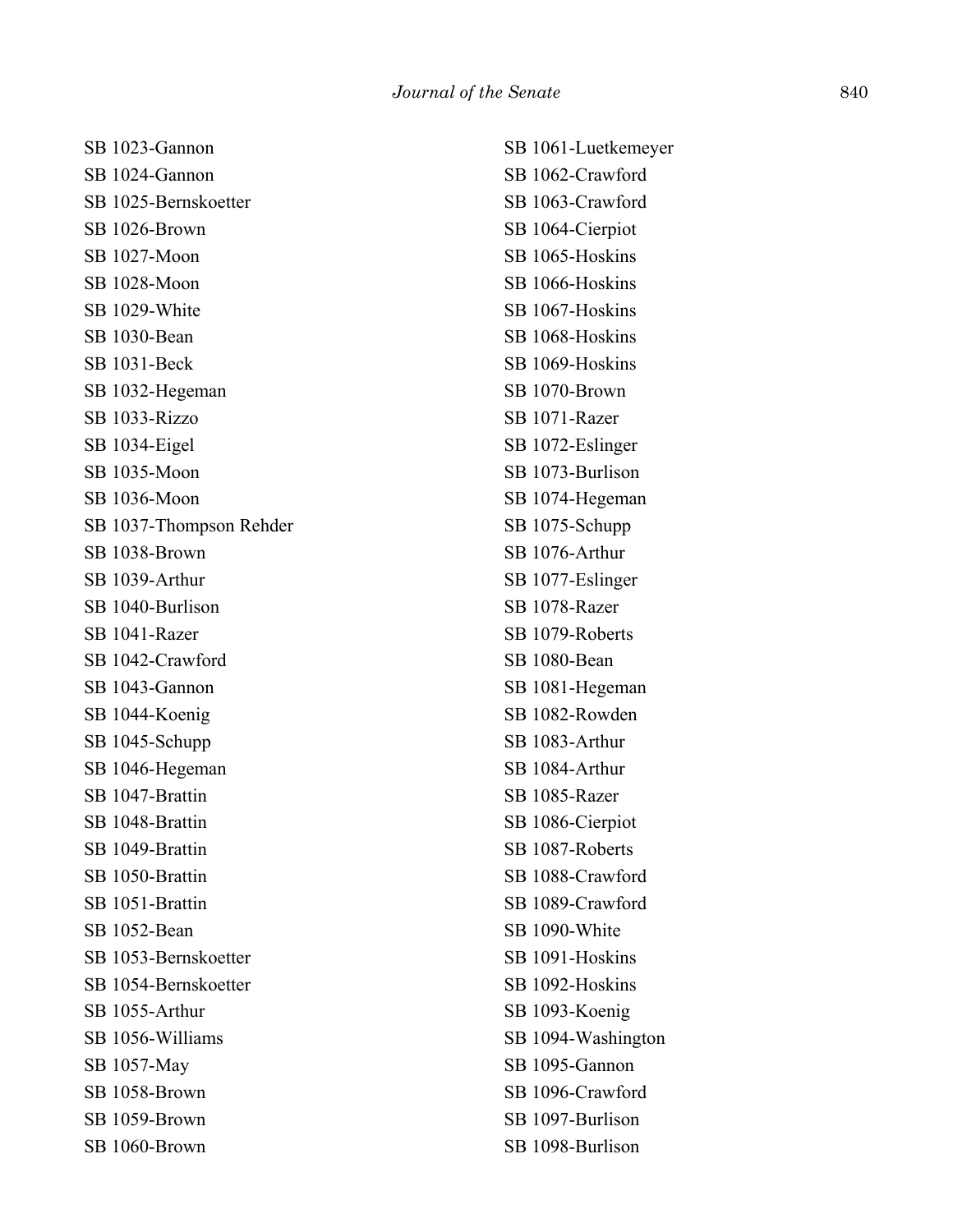SB 1099-Burlison SB 1100-Burlison SB 1101-Burlison SB 1102-Brattin SB 1103-Brattin SB 1104-Brattin SB 1105-Williams SB 1106-Thompson Rehder SB 1107-Bean SB 1108-Koenig SB 1109-Luetkemeyer SB 1110-O'Laughlin SB 1111-O'Laughlin SB 1112-O'Laughlin SB 1113-O'Laughlin SB 1114-O'Laughlin SB 1115-O'Laughlin SB 1116-Roberts SB 1117-Moon SB 1118-May SB 1119-Washington SB 1120-Gannon SB 1121-Gannon SB 1122-White SB 1123-Arthur SB 1124-Arthur SB 1125-Arthur SB 1126-Thompson Rehder SB 1127-Thompson Rehder SB 1128-Crawford SB 1129-White SB 1130-Washington SB 1131-Roberts SB 1132-Roberts SB 1133-White SB 1134-Eslinger and Bean SB 1135-Hegeman SB 1136-Roberts

SB 1137-Roberts SB 1138-Hough SB 1139-Crawford SB 1140-Schupp SB 1141-Razer SB 1142-Hough SB 1143-Brown SB 1144-Crawford SB 1145-Washington SB 1146-Washington SB 1147-Washington SB 1148-Roberts SB 1149-White SB 1150-Rowden SB 1151-Roberts SB 1152-Eslinger SB 1153-Eslinger SB 1154-Koenig SB 1155-Luetkemeyer SB 1156-Brown SB 1157-Brown SB 1158-Brown SB 1159-Eslinger SB 1160-Eslinger SB 1161-Eslinger SB 1162-Rowden SB 1163-Hegeman SB 1164-Eigel SB 1165-Roberts SB 1166-Gannon SB 1167-Gannon SB 1168-Gannon SB 1169-Razer SB 1170-Schupp SB 1171-Moon SB 1172-Washington SB 1173-Schupp SB 1174-Eslinger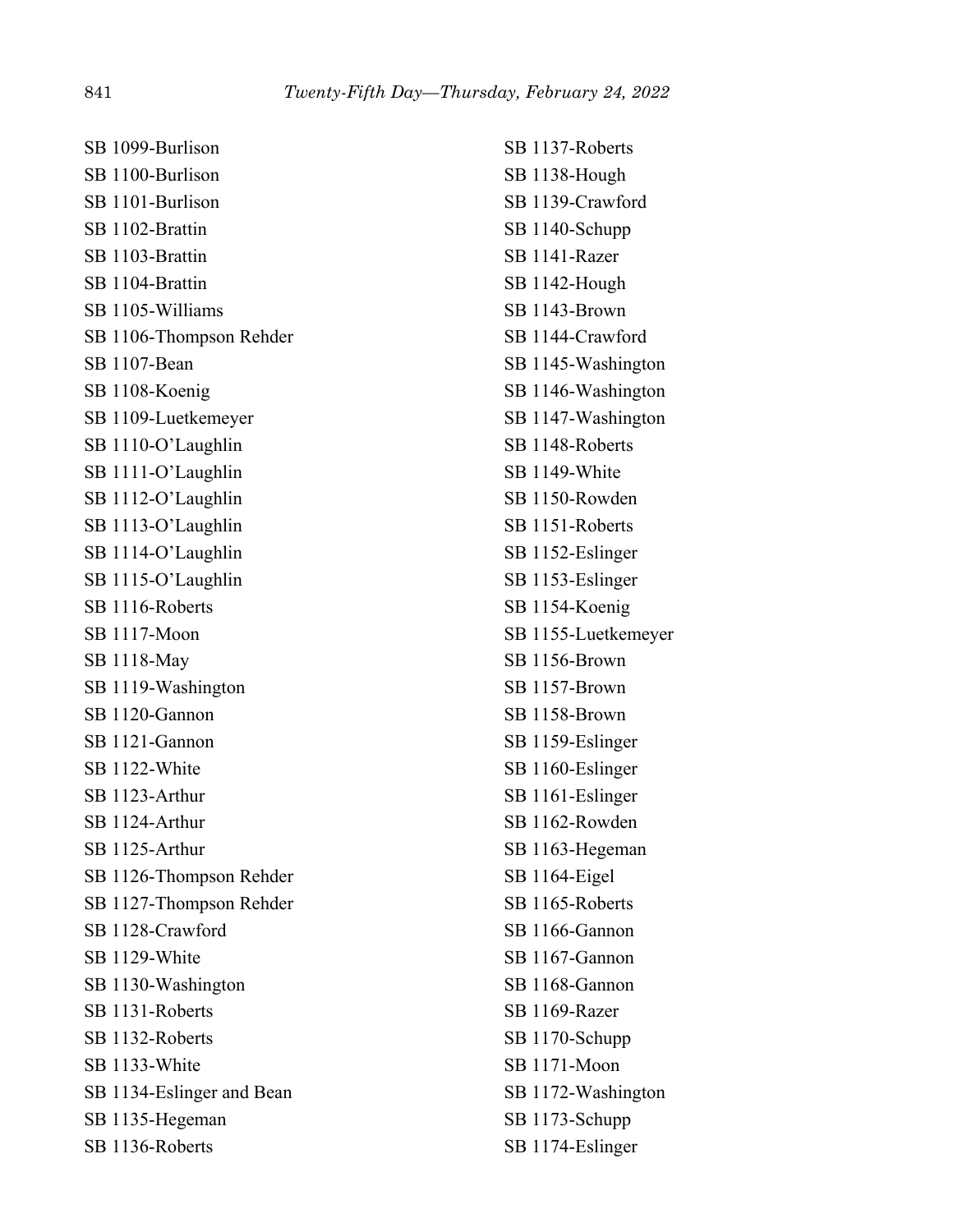| SB 1175-Eslinger           | SB 1189-Cierpiot   |
|----------------------------|--------------------|
| SB 1176-Schupp             | SB 1190-Roberts    |
| SB 1177-Cierpiot           | SB 1191-Crawford   |
| SB 1178-White and Cierpiot | SB 1192-Crawford   |
| SB 1179-Hough              | SB 1193-Washington |
| SB 1180-Hough              | SB 1194-Washington |
| SB 1181-Luetkemeyer        | SB 1195-Washington |
| SB 1182-Gannon             | SB 1196-Washington |
| SB 1183-Gannon             | SJR 47-Moon        |
| SB 1184-Thompson Rehder    | SJR 48-Moon        |
| SB 1185-Thompson Rehder    | SJR 49-Mosley      |
| SB 1186-Thompson Rehder    | SJR 50-Eigel       |
| SB 1187-Thompson Rehder    | SJR 51-Cierpiot    |
| SB 1188-Beck and Gannon    |                    |

#### HOUSE BILLS ON SECOND READING

HCS for HBs 2358 & 1485 HCS for HB 1686 HB 1667-Christofanelli HB 1555-Gregory (96)

HCS for HB 1590 HB 2149-Shields HB 1697-Baker HCS for HJR 117

#### SENATE BILLS FOR PERFECTION

- 1. SB 649-Eigel, with SCS
- 2. SB 678-Luetkemeyer
- 3. SJR 38-Luetkemeyer
- 4. SB 631-Hegeman, with SCS
- 5. SB 663-Bernskoetter, with SCS
- 6. SB 652-Rizzo
- 7. SJR 39-Luetkemeyer
- 8. SJR 41-Roberts and Mosley
- 9. SBs 698 & 639-Gannon, et al, with SCS
- 10. SB 648-Rowden
- 11. SB 869-Koenig
- 12. SBs 681 & 662-O'Laughlin, with SCS
- 13. SB 655-Crawford
- 14. SB 732-Hoskins, with SCS
- 15. SB 745-Cierpiot, with SCS
- 16. SB 820-Burlison
- 17. SB 823-White
- 18. SB 762-Brown
- 19. SB 850-Bean, with SCS
- 20. SB 664-Bernskoetter
- 21. SBs 775, 751 & 640-Thompson Rehder and Schupp, with SCS
- 22. SB 799-Hegeman, with SCS